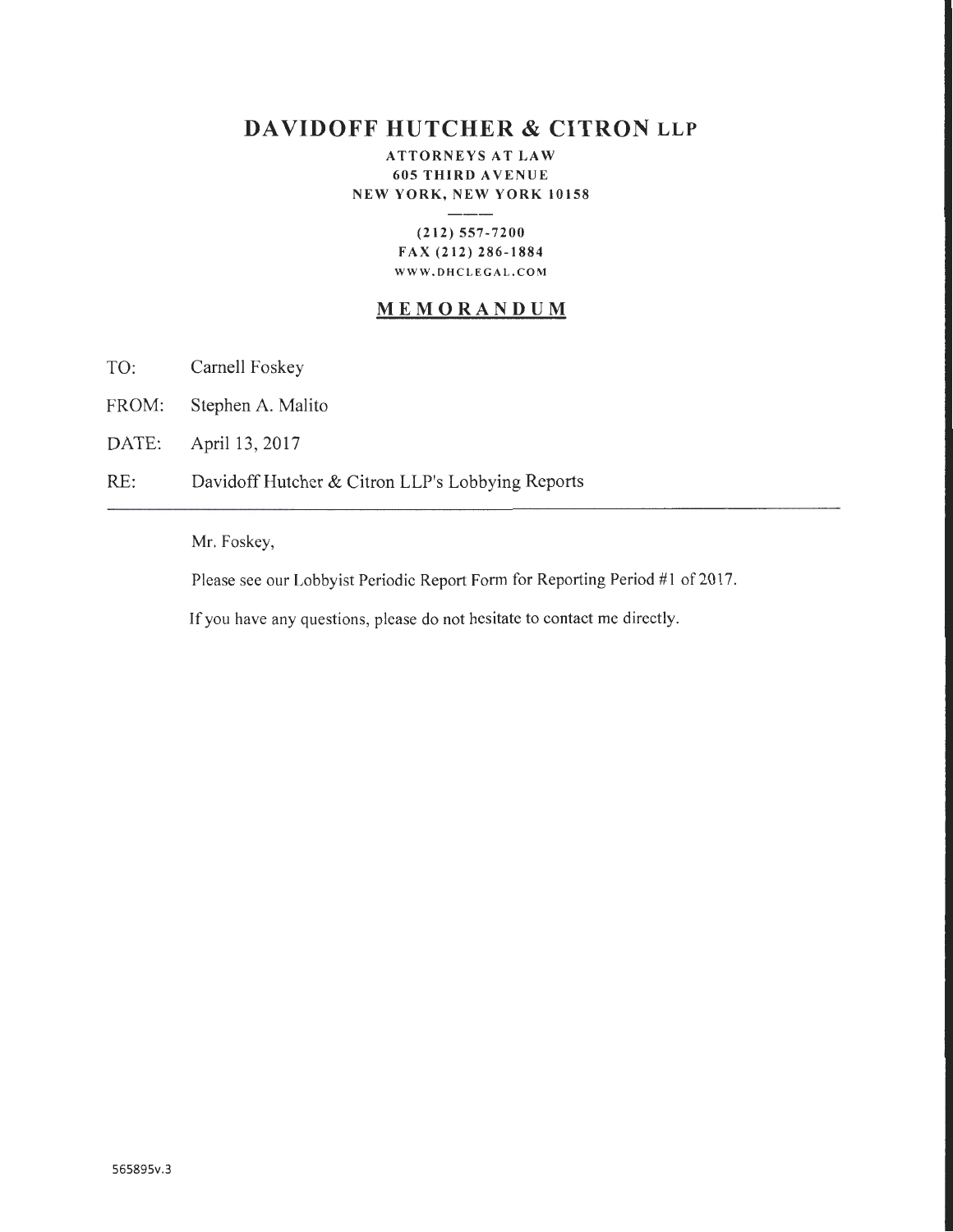#### COUNTY OF NASSAU

#### LOBBYIST PERIODIC REPORT FORM

1. Name, address and telephone number of lobbyist(s)/lobbying organization as it appears on Lobbyist Registration and Disclosure Form:

Please see Addendum #1.

2. Reporting Period: January 1, 2017- March 31, 2017

(January 1 to March 31; April 1 to May 31; June 1 to August 31; or September 1 to December 31)

(Note: for Sections 3 through 6 below, where a lobbyist is required to file this report, any such lobbyist that has not earned or incurred any compensation or expenses for the period shall make such a statement herein)

3. List below amounts for any compensation paid or owed to the lobbyist during the period for the purposes of lobbying. Such amounts shall be detailed as to amount, to whom paid and for what purpose.

| Amount   | Details                                                |  |  |  |
|----------|--------------------------------------------------------|--|--|--|
| \$15,000 | Castagna Realty (Retainer)                             |  |  |  |
| \$22,500 | Election Systems & Software (Retainer)                 |  |  |  |
| \$13,500 | Family Residences & Essential Enterprises (Retainer)   |  |  |  |
| \$7,500  | Nassau County Village Officials Association (Retainer) |  |  |  |
| \$15,000 | North Shore Board of Education (Retainer)              |  |  |  |
| \$21,000 | RELX Inc. (Retainer)                                   |  |  |  |
| \$10,500 | Syosset Park Development (Retainer)                    |  |  |  |
|          |                                                        |  |  |  |
|          |                                                        |  |  |  |
|          |                                                        |  |  |  |

4. List below the cumulative total amounts earned to date for lobbying year:

\$105,000.00 (January 1, 2017 to March 31, 2017)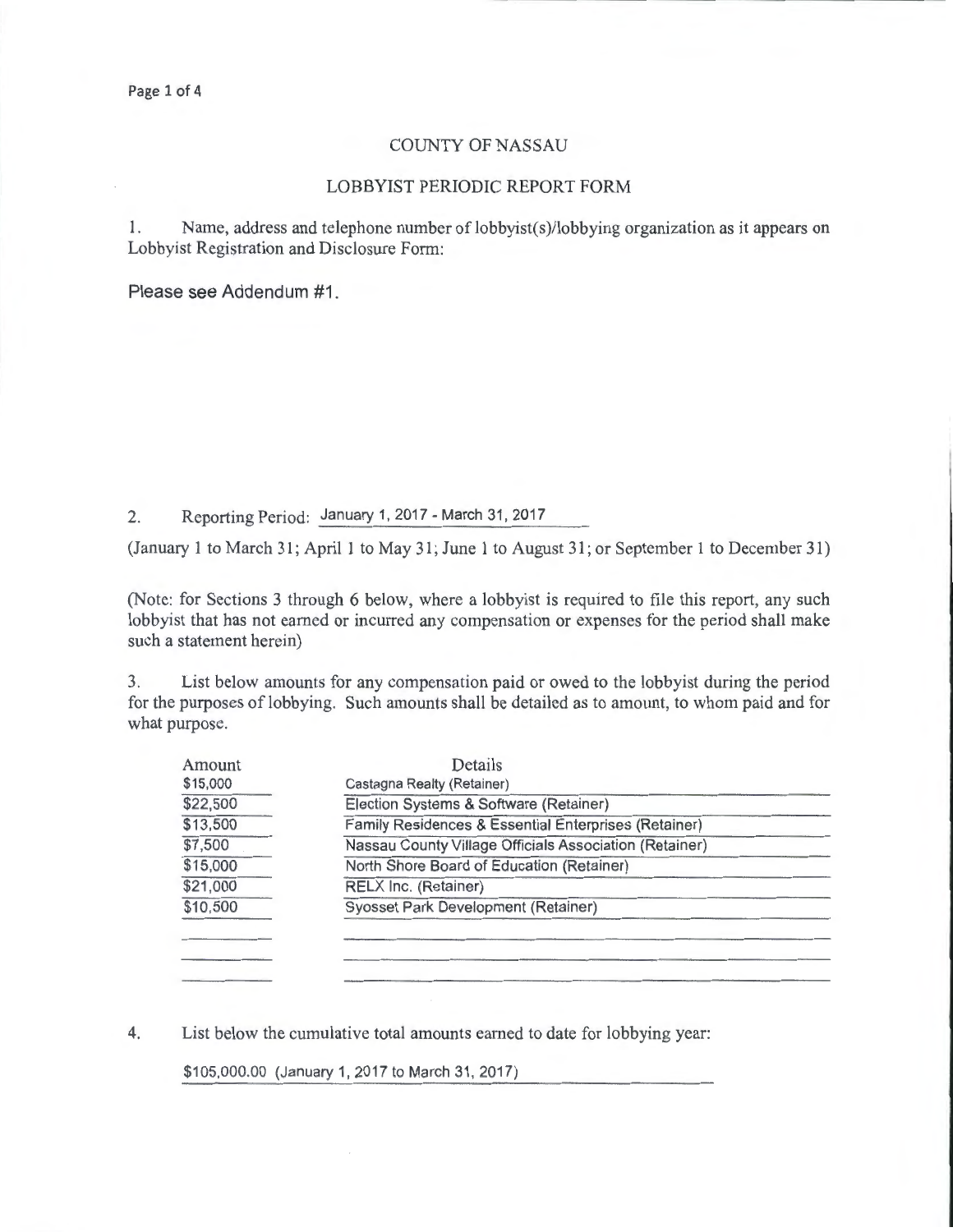Page 2 of 4

5. List below amounts for any expenses expended or incurred by the lobbyist during the period for the purposes of lobbying. Such amounts shall be detailed as to amount, to whom paid and for what purpose.

| Amount | Details                                               |  |
|--------|-------------------------------------------------------|--|
|        | No expenses for clients during this Reporting Period. |  |
|        |                                                       |  |
|        |                                                       |  |
|        |                                                       |  |
|        |                                                       |  |
|        |                                                       |  |
|        |                                                       |  |
|        |                                                       |  |
|        |                                                       |  |
|        |                                                       |  |
|        |                                                       |  |

6. List below the cumulative total amounts expended to date for lobbying year:

\$0.00 (January 1, 2017 to March 31, 2017)

(In lieu of completing 7 through 10 below, you may attach a copy of your Lobbyist Registration and Disclosure Form, provided the information has not changed.)

7. List whether and where the lobbyist(s)/lobbying organization is registered as a lobbyist (e.g. Nassau County, New York State):

Please see Addendum #1.

8. Name, address and telephone number of client(s) by whom, or on whose behalf, the lobbyist is retained, employed or designated.

Please see Addendum #2.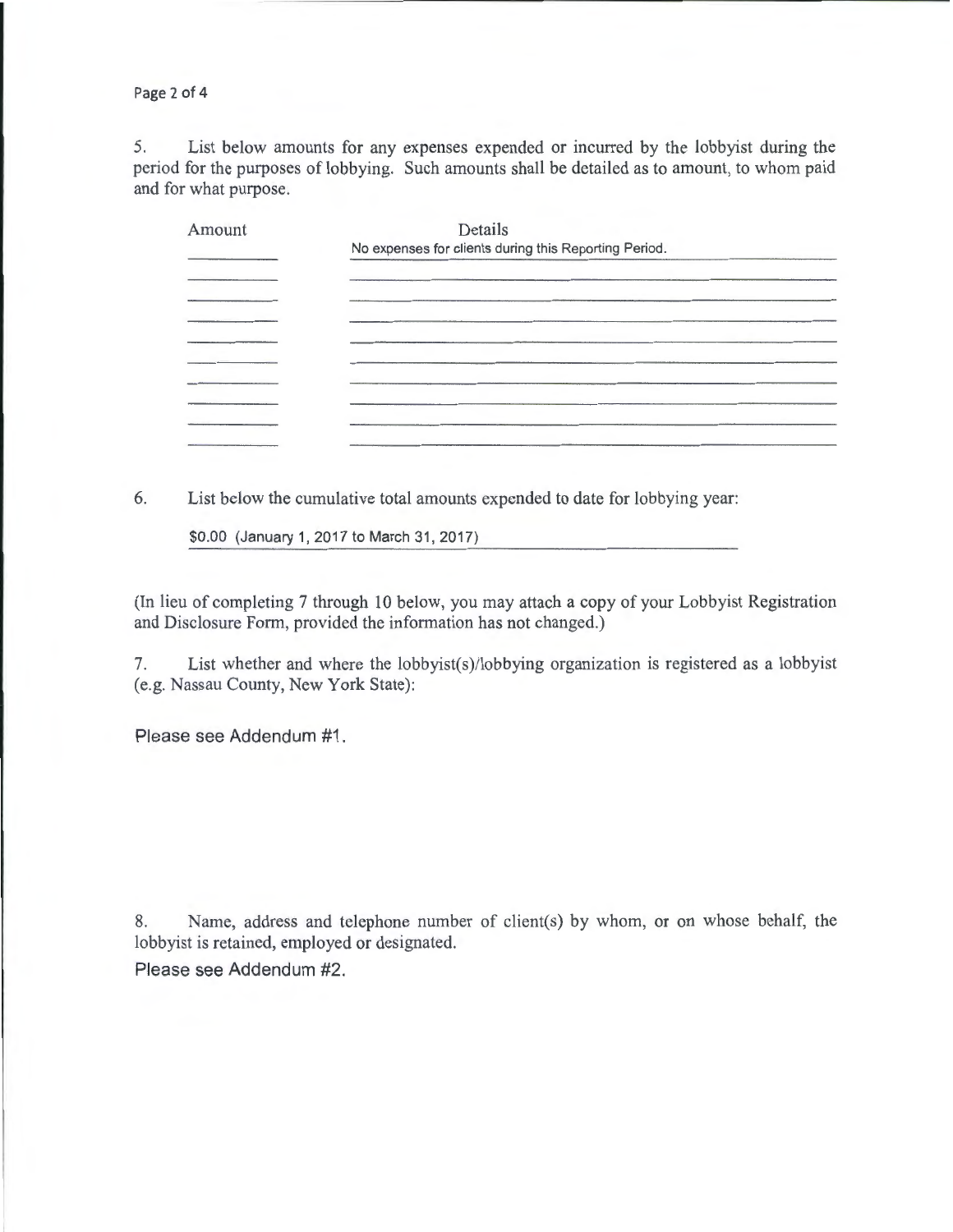Page 3 of 4

9. Describe lobbying activity conducted, or to be conducted, in Nassau County, and identify client(s) for each activity listed, during the Reporting Period.

No lobbying activity conducted during this Reporting Period.

10. The name of persons, organizations or governmental entities before whom the lobbyist has lobbied during the period.

No lobbying activity conducted during this Reporting Period.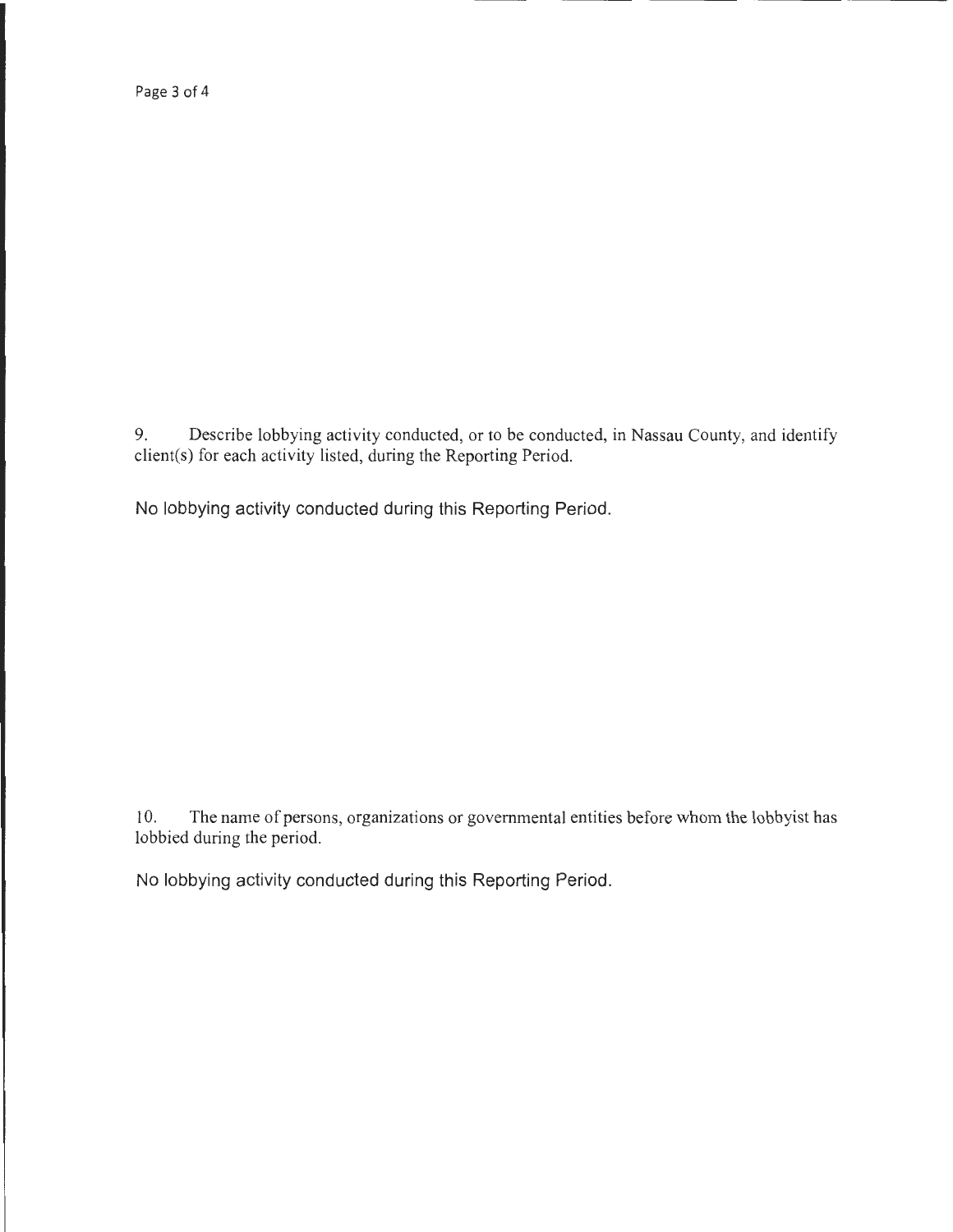I understand that copies of this form will be sent to the Nassau County Department of Information Technology ("IT") to be posted on the County's website.

I also understand that upon termination of retainer, employment or designation I must give written notice to the County Attorney within thirty (30) days of termination.

VERIFICATION: I certify that all statements made on this statement are true, correct and complete to the best of my knowledge and belief and I understand that the willful making of any false statement of material fact herein will subject me to the provisions of law relevant to the making and filing of false instruments and will render such statement null and void.

| 4/13/17<br>Dated:                                                       |     |     | Signed:<br>Print Name: | <b>Steve Malito</b>                                                                                           |
|-------------------------------------------------------------------------|-----|-----|------------------------|---------------------------------------------------------------------------------------------------------------|
|                                                                         |     |     | Title:                 | Partner & Chair, State Government Realtions Group                                                             |
| STATE OF NEW YORK<br><b>COUNTY OF NASSAU</b><br>Sworn to before me this | 2th | SS: |                        |                                                                                                               |
| Day of APRIL<br>C. Fiorillo<br>arjust<br>NOTARY PUBLIC                  |     |     | , 20/7.                | MARGARET C. FIORILLO<br>Notary Public, State of New York<br>No. 30-4671525<br>Qualified in Nassau County 2018 |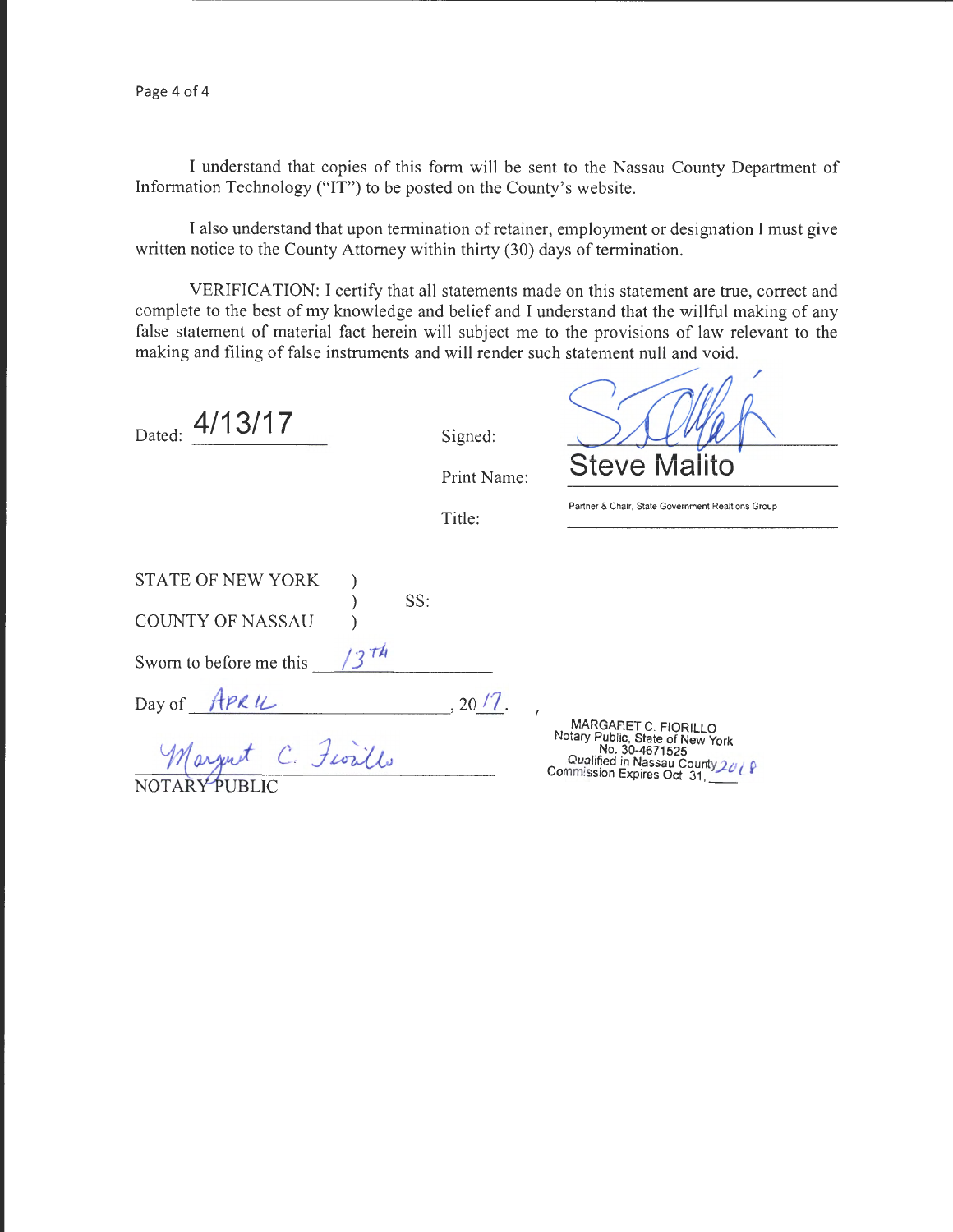## Davidoff Hutcher & Citron LLP Lobbyists Engaging Nassau County Addendum# 1

| <b>Name</b>                | <b>Address</b>                                                                                     | <b>Phone Number</b> | <b>Registered to Lobby in</b>                                                        |
|----------------------------|----------------------------------------------------------------------------------------------------|---------------------|--------------------------------------------------------------------------------------|
| <b>Charles Capetanakis</b> | Davidoff Hutcher & Citron LLP<br>605 Third Avenue<br>New York, New York 10158                      | 516-248-6400        | Nassau County<br>New York City<br>New York State                                     |
| Peter Crouse               | Davidoff Hutcher & Citron LLP<br>150 State Street<br>Albany, New York 12207                        | 516-248-6400        | Nassau County<br>New York State                                                      |
| Sean Crowley               | Davidoff Hutcher & Citron LLP<br>605 Third Avenue<br>New York, New York 10158                      | 516-248-6400        | Nassau County<br>New York City<br>New York State<br>Federal                          |
| Sid Davidoff               | Davidoff Hutcher & Citron LLP<br>605 Third Avenue<br>New York, New York 10158                      | 516-248-6400        | Nassau County<br>New York City<br><b>New York State</b><br>Federal                   |
| Arthur Goldstein           | Davidoff Hutcher & Citron LLP<br>605 Third Avenue<br>New York, New York 10158                      | 516-248-6400        | Nassau County<br>New York City<br><b>New York State</b><br>Federal                   |
| John B. Kiernan            | Davidoff Hutcher & Citron LLP<br>200 Garden City Plaza<br>Suite 315<br>Garden City, New York 11530 | 516-248-6400        | Nassau County<br><b>Suffolk County</b><br>New York City<br>New York State<br>Federal |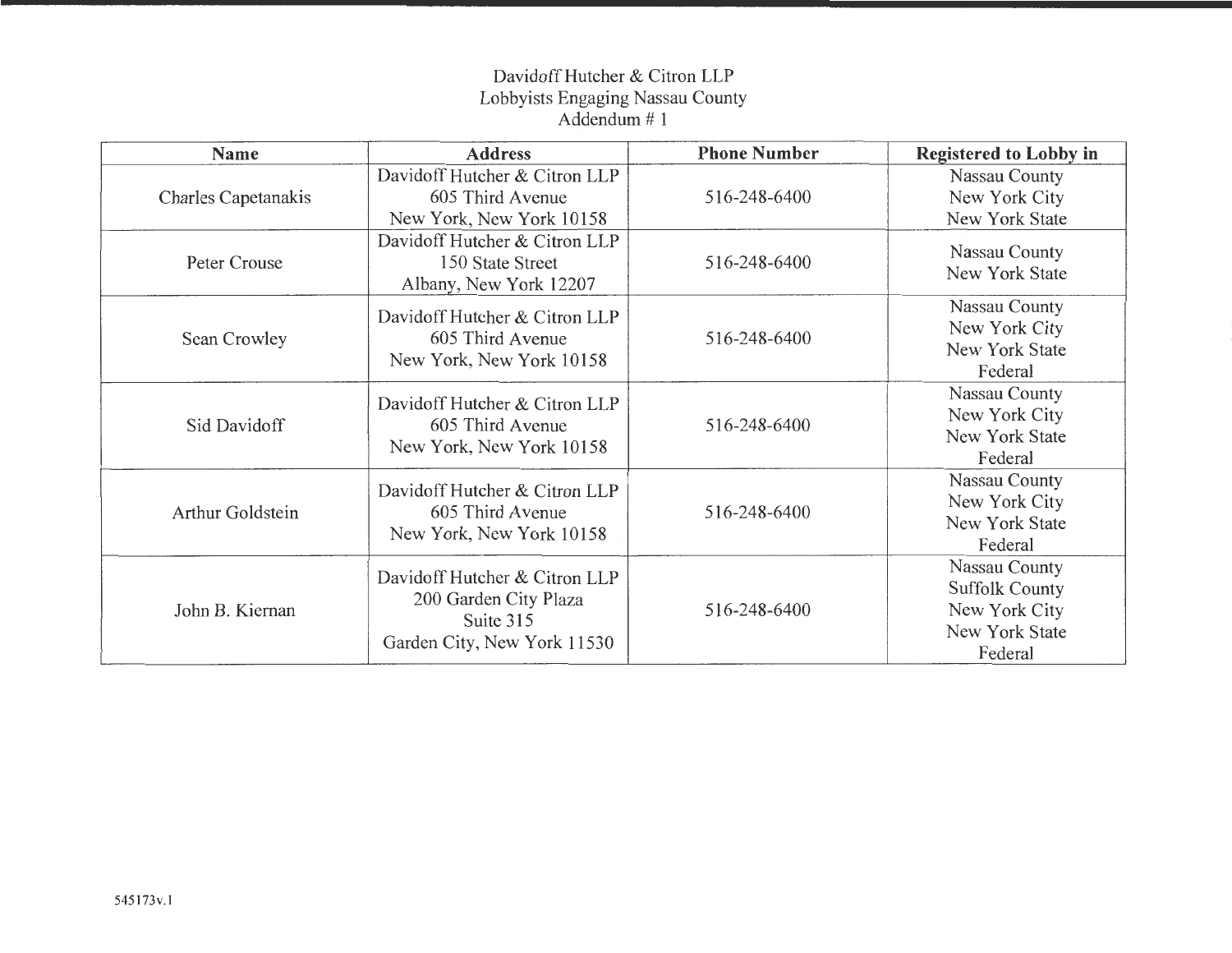## Davidoff Hutcher & Citron LLP Lobbyists Engaging Nassau County Addendum # 1

| Stephen A. Malito     | Davidoff Hutcher & Citron LLP<br>605 Third Avenue<br>New York, New York 10158                      | 516-248-6400 | Nassau County<br><b>Suffolk County</b><br>New York City<br>New York State<br>Federal |
|-----------------------|----------------------------------------------------------------------------------------------------|--------------|--------------------------------------------------------------------------------------|
| Nicole L. Weingartner | Davidoff Hutcher & Citron LLP<br>605 Third Avenue<br>New York, New York 10158                      | 516-248-6400 | Nassau County<br><b>Suffolk County</b><br>New York City<br>New York State            |
| Michael Zapson        | Davidoff Hutcher & Citron LLP<br>200 Garden City Plaza<br>Suite 315<br>Garden City, New York 11530 | 516-248-6400 | Nassau County                                                                        |